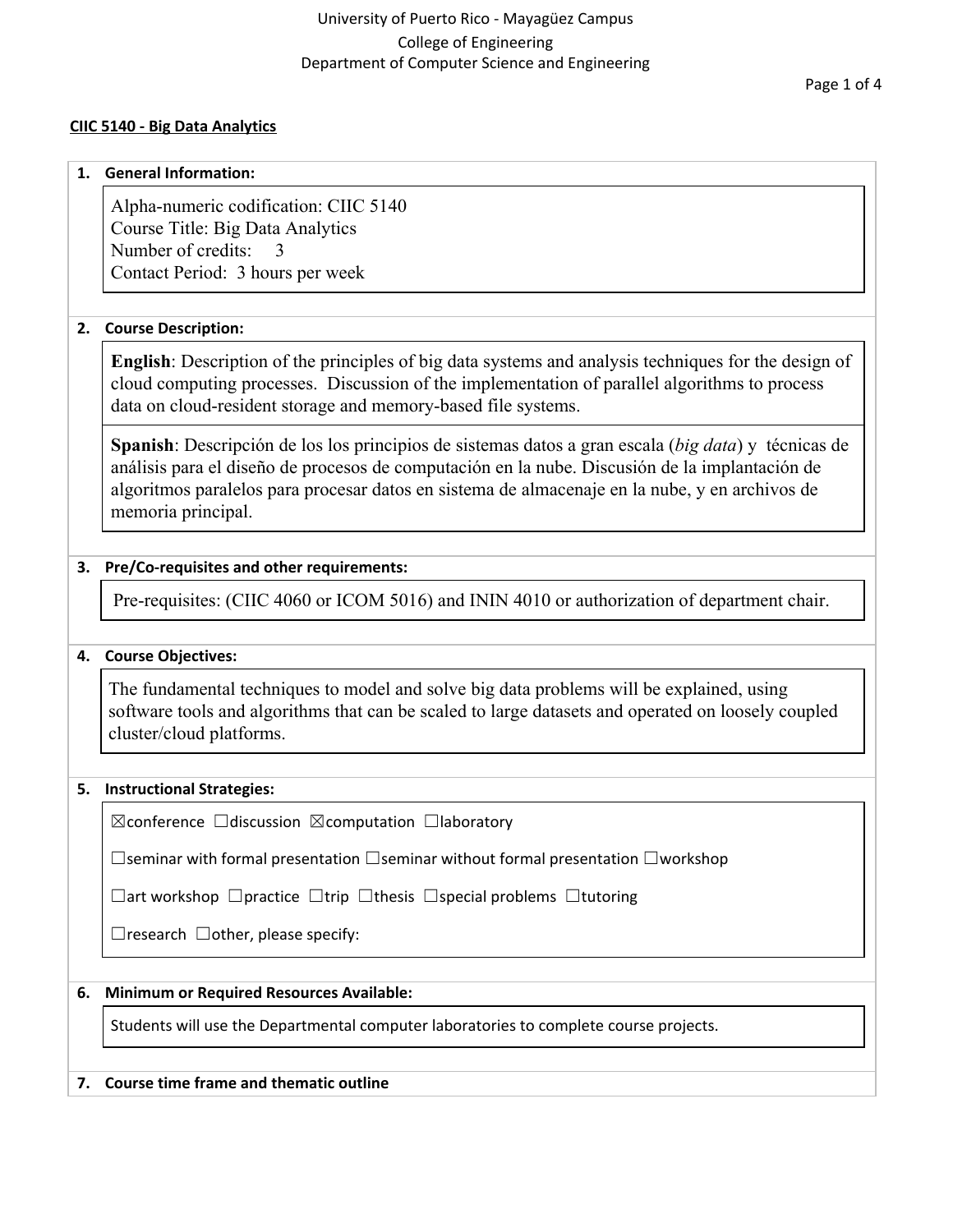| <b>Outline</b>                                                           | <b>Contact Hours</b> |
|--------------------------------------------------------------------------|----------------------|
| Introduction                                                             | 1                    |
| Map Reduce                                                               | 3                    |
| Google and Hadoop File Systems                                           | 3                    |
| Reliable cluster management                                              | 3                    |
| Hive Data Warehouse                                                      | $\overline{4}$       |
| Map Reduce Query Processing                                              | 6                    |
| Memory Resilient Data Sets                                               | 3                    |
| Spark System                                                             | $\overline{4}$       |
| Association Rules, Classification, Decision Trees,<br>K-means clustering | 9                    |
| <b>Graph Analytics</b>                                                   | 6                    |
| <b>Stream Processing</b>                                                 | 3                    |
| Partial Exams                                                            | 3                    |
| Total hours: (equivalent to contact period)                              | 45                   |

# **8. Grading System**

☒Quantifiable (letters) ☐ Not Quantifiable

# **9. Evaluation Strategies**

|                           | Quantity | Percent |
|---------------------------|----------|---------|
| $\boxtimes$ Exams         | 2        | 25%     |
| $\boxtimes$ Final Exam    |          | 20%     |
| $\boxtimes$ Short Quizzes | $5 - 10$ | 15%     |
| $\Box$ Oral Reports       |          |         |
| $\Box$ Monographies       |          |         |
| $\Box$ Portfolio          |          |         |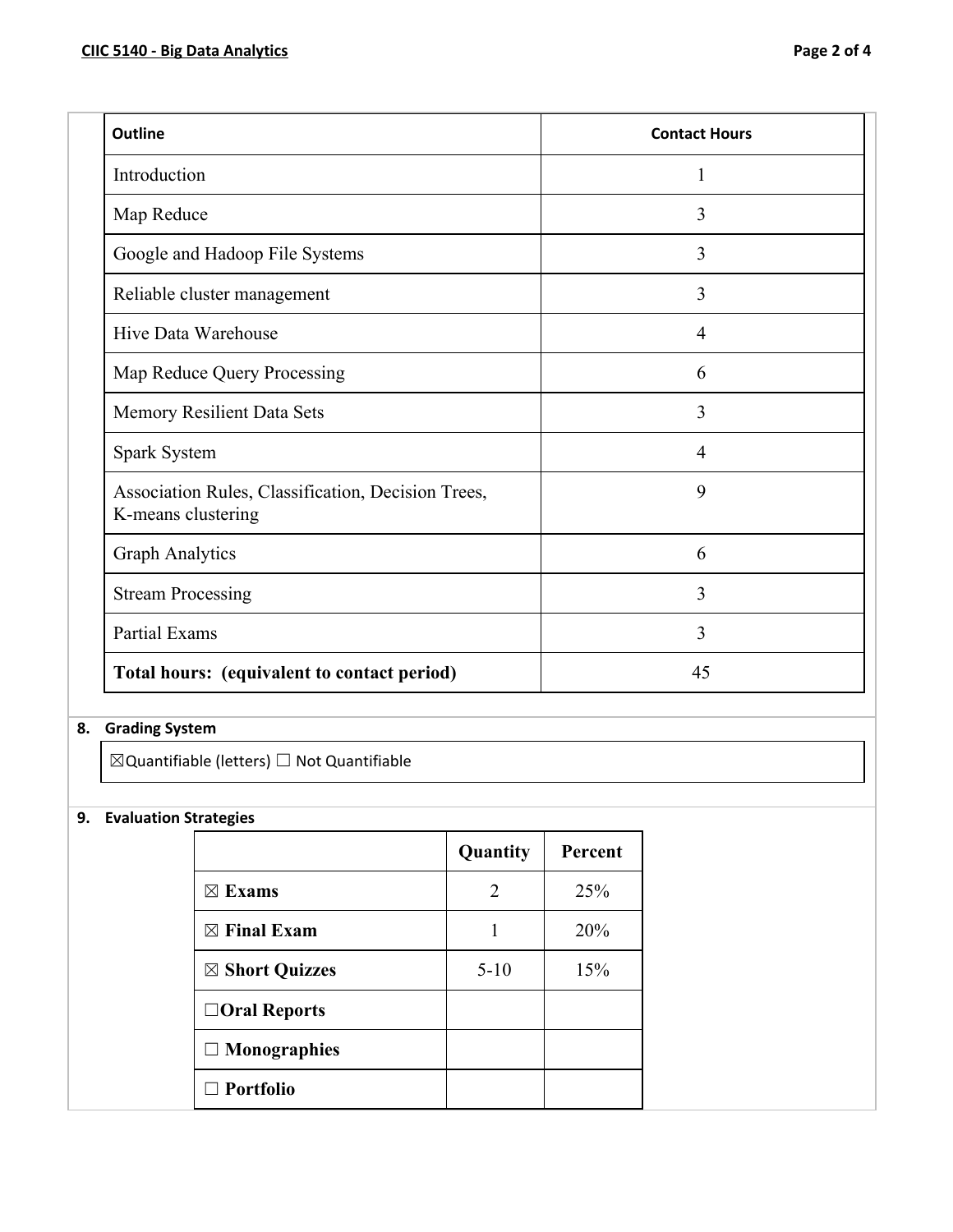| $\boxtimes$ Projects   | 40%  |
|------------------------|------|
| $\square$ Journals     |      |
| $\Box$ Other, specify: |      |
| <b>TOTAL:</b>          | 100% |

#### **10. Bibliography:**

- 1. Tom White, *Hadoop: The Definitive Guide,* 4th Edition, O'Reilly Media, 2015
- 2. Sandy Ryza, Uri Laserson, Sean Owen, and Josh Willis, *Advanced Analytics with Spark: Patterns for Learning from Data at Scale,* O'Reilly Media, 2015
- 3. Cathy O'Neil, and Rachel Schutt, *Doing Data Science: Straight Talk from the Frontline,* O'Reilly Media, 2013
- 4. A collection of papers from recent Big Data Conferences, as determined by the instructor.

# **11. Course Outcomes**

| After successfully completing the course, the student will be able<br>to:                                                                                                                                       | Program Student<br>Outcomes Impacted |
|-----------------------------------------------------------------------------------------------------------------------------------------------------------------------------------------------------------------|--------------------------------------|
| 1. distinguish the criteria to classify a problem as a big data<br>problem based on data volume, speed of generation, data diversity,<br>data veracity, and data variability.                                   |                                      |
| 2. apply data processing techniques to handle big data sets,<br>including: map-reduce, direct acyclic graph (DAG) processing,<br>resilient distributed datasets (RDD), data streaming, and graph<br>processing. |                                      |
| 3. apply parallel data management and data warehousing techniques<br>to solve big data problems.                                                                                                                | 2                                    |
| 4. design, analyze, and implement machine learning techniques atop<br>big data systems.                                                                                                                         | $\overline{2}$                       |
| 5. build big data applications using contemporary big data<br>programming frameworks.                                                                                                                           | 6                                    |

## **12. According to Law 51**

Students will identify themselves with the Institution and the instructor of the course for purposes of assessment (exams) accommodations. For more information please call the Student with Disabilities Office which is part of the Dean of Students office (Office #4) at (787)265-3862 or (787)832-4040 extensions 3250 or 3258.